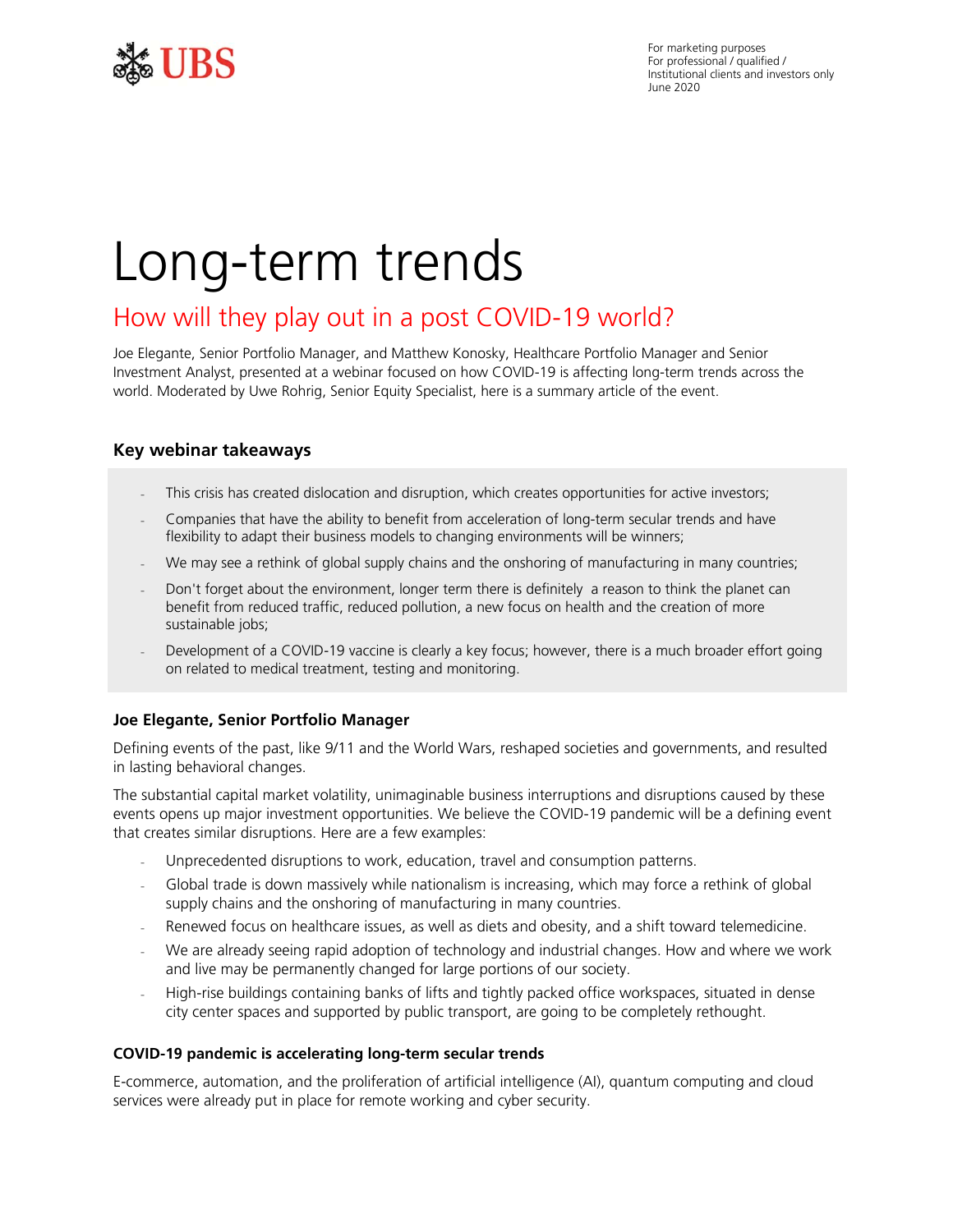Automation and robotics in the industrial space were already growing, as was production automation, in sectors including auto assembly, protein production, and warehouse fulfilment.

The pandemic has accelerated these trends. This shift is pulling forward around five-to-10 years of investment, depending on the industry. That's because the incremental cost of outages and furloughing employees is too great for companies to bear, and the cost benefit of bringing in enhanced safety measures and employee testing justifies the extra capital spend.

Transportation will also change. Global air travel declined 90% at the worst of the pandemic. After 9/11 it took approximately four years for air traffic to recover.

Now, the need to socially distance will make air travel and other mass transit systems more cumbersome, likely slowing recovery for these sectors. It will also make people reconsider automobiles for marginal trips and certainly for commuting.

The pandemic will accelerate recent progress in autonomous driving, perhaps as an alternative to ridesharing for some. Interestingly, some of the technology powering the space launch at the end of May 2020 will soon be applied in the latest self-driving initiatives.

We are also seeing a change in the perception and value of healthcare, as well as an increased emphasis on health technology.

This is accelerating the notion of countries using healthcare as not only a service, but also a form of economic power, which can be used to gain influence over other countries. Obesity rates are also getting a lot of attention, due to higher morbidity rates in this cohort.

#### **Matt Konosky – Healthcare Portfolio Manager and Sr. Investment Analyst**

The healthcare industry has been relatively insulated from the substantial demand shocks we have seen elsewhere in the economy.

Many non-essential medical procedures have been postponed, but we consider this a temporary situation which will have relatively limited long-term impact on the sector.

At the same time, demand has increased in other healthcare categories, including:

- **Biopharma**: A potential source of both a vaccine and therapeutics. Currently, there are over 315 ongoing clinical trials of therapeutics and vaccines;
- **Life sciences**: Diagnostic testing for active infections and antibodies;
- **Healthtech:** Increased investment in respiratory and patient monitoring systems as healthcare authorities around the globe strive to establish surge capacity ahead of a potential second wave in 2H20.

In our view, these tailwinds will likely persist for the next 12–18 months and perhaps much longer, there are a lot of areas in healthcare services that are in dire need of investment and the need for diagnostic testing is not going to go away if infection rates fall.

#### **Vaccines are one part of a broader biotech approach**

Efforts to develop a vaccine have captured headlines, raising the biotech industry's public image and moderating the near-term risk of significant drug pricing reform.

But vaccine development is just one part of a much broader industry effort, which includes a wide range of treatments, including antivirals, antibody approaches and immune modulating.

These efforts should put global health systems in a much better position to deal with future outbreaks which we hope will soon result in much lower mortality rates.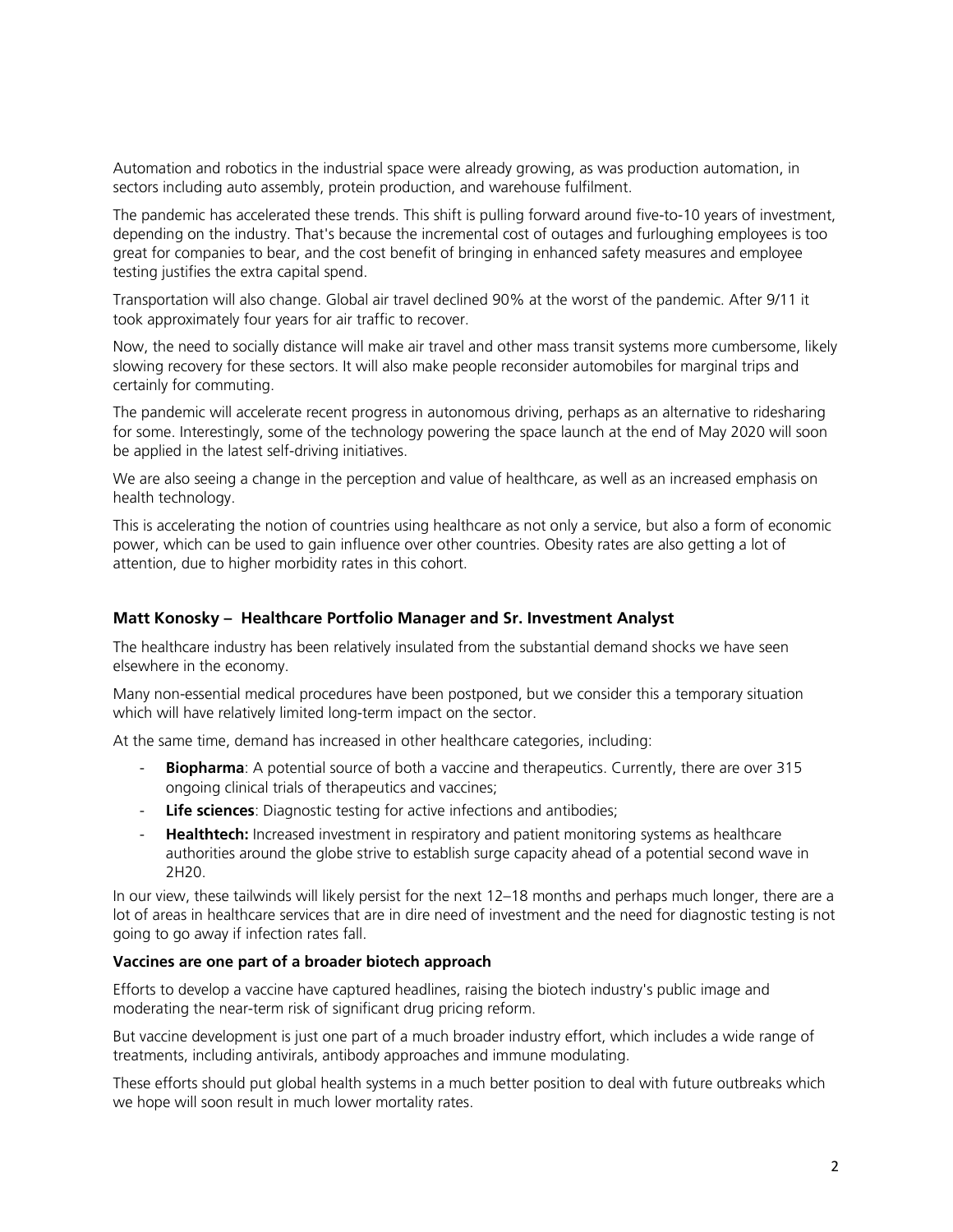#### **A vaccine candidate will probably be available by year-end, but many questions will remain**

It is realistic to believe that we will have one or more vaccine candidates available, at least in limited quantities, before year end. It will take a further 18–24 months to manufacture the large number of doses needed.

In the meantime, there are key questions around vaccine development. Of the four or five broad approaches being attempted, we believe the most promising are around two in particular: viral-based approaches and genetic, or RNA, based approaches.

#### **Vaccinating a small group would go a long way to controlling future outbreaks**

But vaccination is not an all or nothing proposition.

Even if you were to just vaccinate a small group of high-risk individuals, e.g. healthcare workers and first responders, this could go a long way to controlling community transmission and hopefully avoiding the need for full-scale global lockdowns in any subsequent outbreak.

## **Q&A**

| 1 | Where do you see the<br>highest levels of<br>digitization, and which<br>subsectors hold the<br>most promise? | Joe Elegante (JE):<br>We see high levels in many industries, like teleconferencing, e-commerce,<br>and digital banking.                                                                                                                                                                                                                                                                                                            |
|---|--------------------------------------------------------------------------------------------------------------|------------------------------------------------------------------------------------------------------------------------------------------------------------------------------------------------------------------------------------------------------------------------------------------------------------------------------------------------------------------------------------------------------------------------------------|
|   |                                                                                                              | Global quarantine has highlighted the need for high quality telecoms<br>infrastructure, delivering more bandwidth as the media industry continues<br>to push streaming services.                                                                                                                                                                                                                                                   |
|   |                                                                                                              | We are going to need additional, sophisticated video surveillance to<br>complement contact tracing, and not just at the doctor's office but also in<br>manufacturing and service-oriented businesses.                                                                                                                                                                                                                              |
|   |                                                                                                              | We think this will become the cost of doing business for many industries<br>including airlines, hotels and other leisure sectors that will see it as a key<br>differentiator for their customers.                                                                                                                                                                                                                                  |
|   |                                                                                                              | Digital payment technologies have seen high growth in recent years but<br>are still in the early stages of becoming truly mainstream. But we are<br>seeing people who wouldn't ordinarily use digital payments being forced<br>to adopt it. The same is true for telemedicine. People have become forced<br>adopters of this new technology during the COVID-19 pandemic, and this<br>subsector has seen rapid growth recently.    |
|   |                                                                                                              | Additionally, working remotely may become the new normal for workers<br>and companies all over the world. Some companies have gone from<br>having 10%-20% of employees working remotely to 95%+ in a short<br>space of time. From an IT perspective this is a huge challenge to maintain<br>such a wide supporting tech network; as such, companies will need an<br>upgraded digital foundation for their new business operations. |
|   | What other changes in                                                                                        | JE                                                                                                                                                                                                                                                                                                                                                                                                                                 |

2 What other changes in behavior aren't seeing so much attention?

Some of the spending data we track show a change in behavior away from traditional entertainment activities towards more solitary activities, like golf and boating.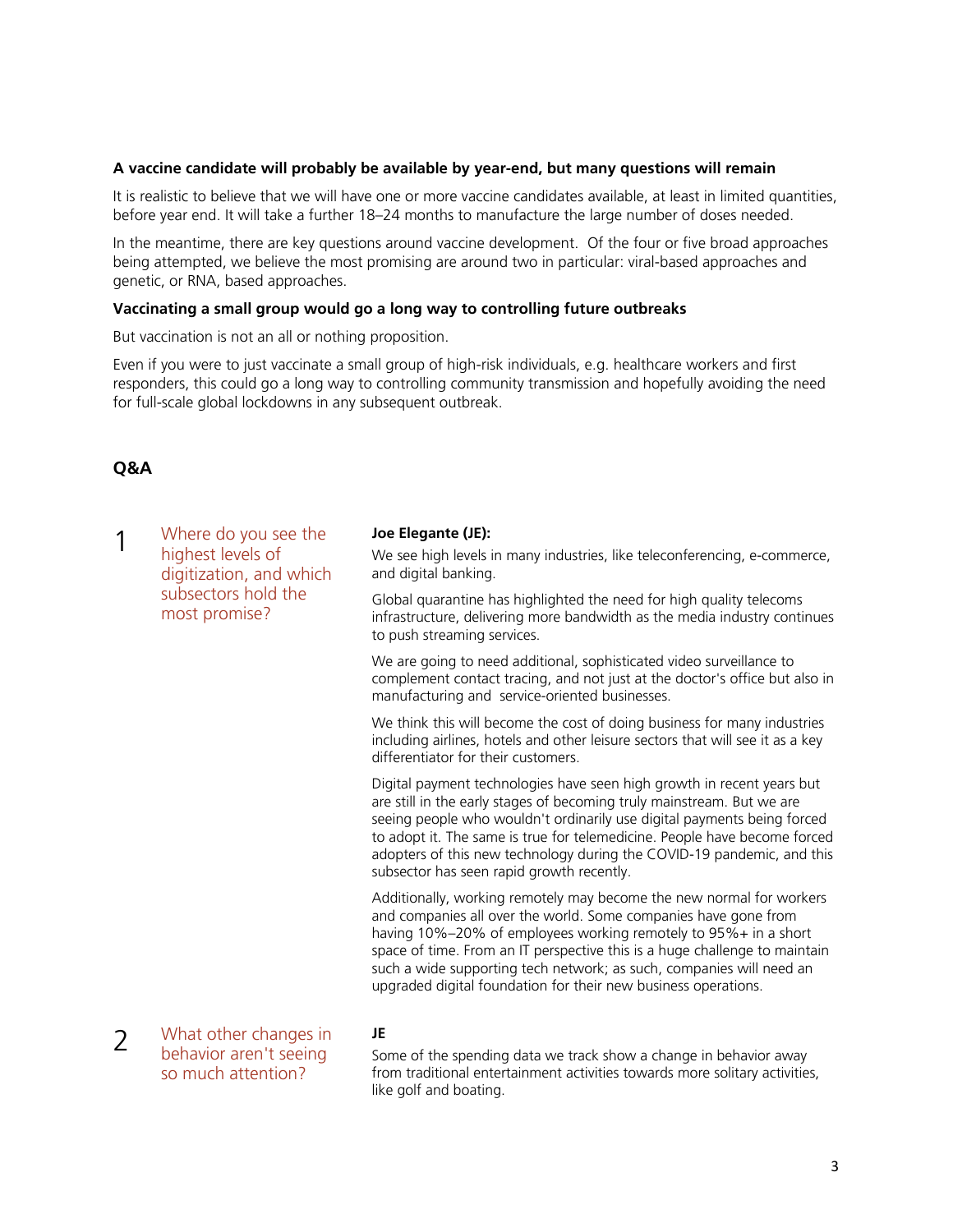China and increasingly India are pushing to establish energy independence. The fastest way to do that is through a much larger role for renewable energy, and we have seen massive increases in investment in renewable energy technology, which has pushed prices for solar and wind energy down markedly.

As other countries strive to reinvigorate their infrastructure, spending on renewables is going to be a key component of their fiscal spending. Research from Spain, Germany and Italy shows that air pollution has been one of the key contributors to COVID-19 deaths, and this is resurfacing the discussion that the climate crisis is also a public health crisis.

The Energy Information Administration (EIA) estimates that Co2 emissions in the US will fall by around 7.5% this year, and we could see as much as a 5% drop globally this year. We have seen residents in countries from India to Brazil express shock at the unusually clean air in cities which had previously been asphyxiated by smog. They would like to keep it this way.

Just last week, the European Commission proposed a EUR 750bn recovery fund with a 'green deal' at its core, which will guide investments in Europe's recovery toward a cleaner renewable energy mix. The details of the plan are still being formulated but key priorities include:

- Renewable energy projects focused on offshore energy production;
- One million charging points for electric vehicles;
- More sustainable transport infrastructure;

## **Matt Konosky (MK)**

There are well over 100 vaccines either being developed or on the drawing board. There are about a dozen in clinical testing, and there are about five or six where we are expecting meaningful clinical data by the end of this year.

From an investment perspective what I think is interesting is that there a lot of unique delivery platforms that are using coronavirus as the testing point for new technologies, similar to what we saw with Ebola and some of the earlier infections.

This could be an interesting story from a long-term investment perspective for start-up biotech companies that would have had challenges breaking into more established vaccine markets.

Vaccines are a very important piece of this but they are not the only approach, we are seeing a lot of antibodies which can provide short-term immunity to the virus, and these might be easier to scale up than vaccines themselves.

We are also seeing a lot of therapeutics in the pipeline too, and these could be important for potential growth for biotech start-ups.

3 How many companies are working on a vaccine?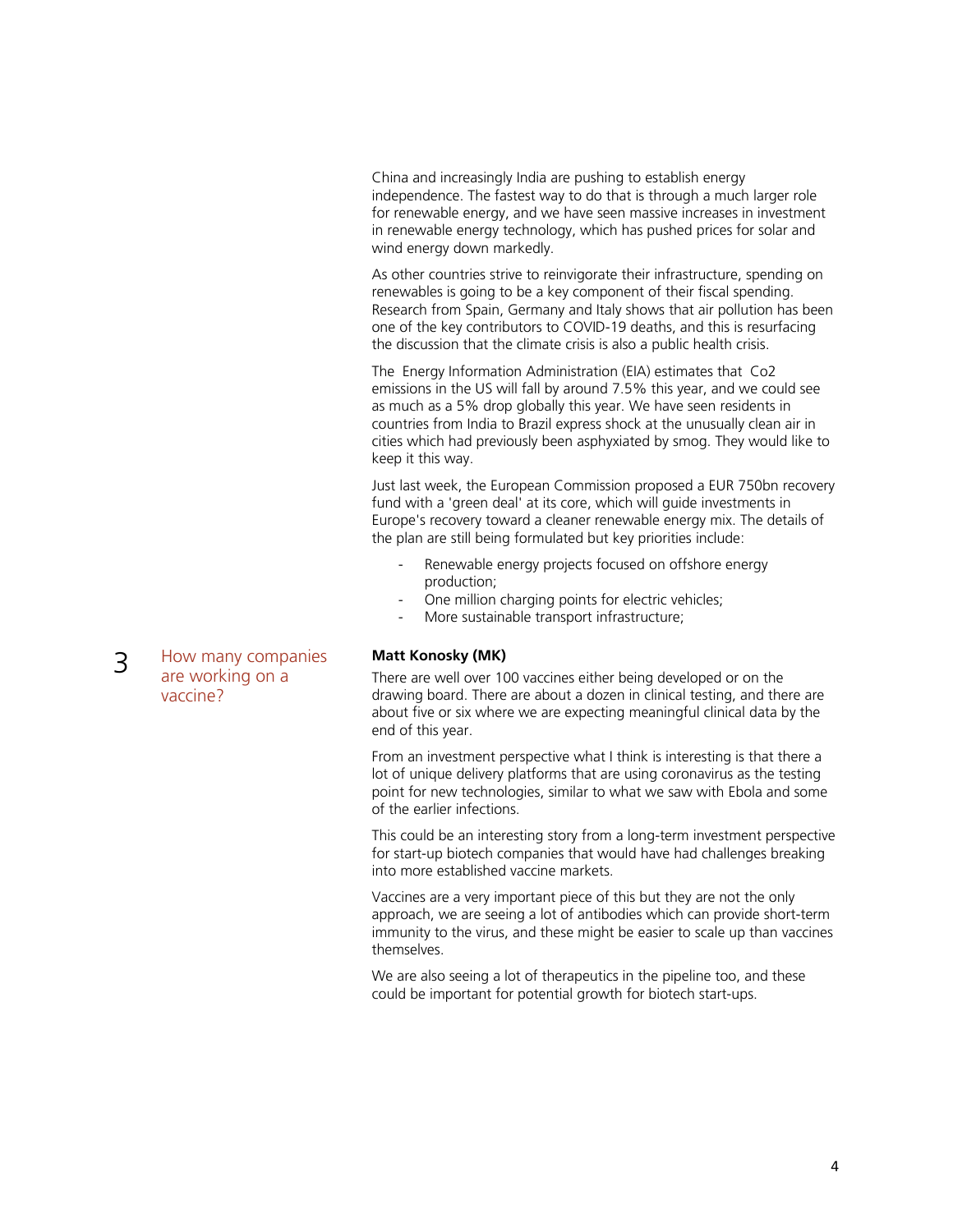- $\Delta$  Is there a danger scenario from accelerated Co2 reduction on the economy?
- 5 Clean energy is growing globally, but what's your view on the use of nuclear power as a future energy source and which countries are leading with new nuclear power technology?
- 6 Companies benefiting from the shift to working from home have rallied substantially, is there a danger that these companies are now overbought?

7 Have COVID-19 restrictions affected your access to companies?

#### **JE**

Our efforts to reduce emissions have broadly failed globally, we are still not in line to meet the goals of the Paris Climate agreement, so I haven't seen signs to support that hypothesis.

#### **JE**

Nuclear power generation is always controversial to discuss. If you look at data for low-carbon energy production, nuclear power generation is the second largest source, representing around 25%-30% of power generation broadly.

I do think that some of the recent disasters have sparked a global effort to move away from nuclear power toward solar and wind energy sources, particularly as the cost curves for these renewable sources have come down dramatically.

## **JE**

As a whole, many of these companies have performed in price terms but from a fundamental point of view some of the current valuations are not supported by fundamentals.

There are others, particularly some of the larger names in the e-commerce space, that are growing market share, have good cash flow generation, and show solid fundamentals where we still see room for growth.

## **JE**

It makes things more challenging, but the tech we are using is to some extent making us more efficient. I have recently attended many virtual conferences and one-on-ones with CEOs of companies in our coverage. We still have fantastic access to talk to companies and suppliers and do our research.

#### **MK**

What's been most challenging is the reduction in biopharm industry conferences, which are a good source of intelligence and networking opportunities.

8 When things turn more 'normal' what do you think will be the most profound changes brought about by COVID-19?

## **MK**

We really don't know what the second wave will look like later in the year, or whether we have to deal with COVID-19 and a stronger than average flu season. If we do see a second wave, many of the changes brought about by COVID-19, like working-from home, social distancing, will become much more permanent features of our everyday lives.

## **JE**

We have been through these types of things before and successfully adapted. If we think about some of the experiments going on, like installing UV lights in subways and spraying disinfectant in planes, these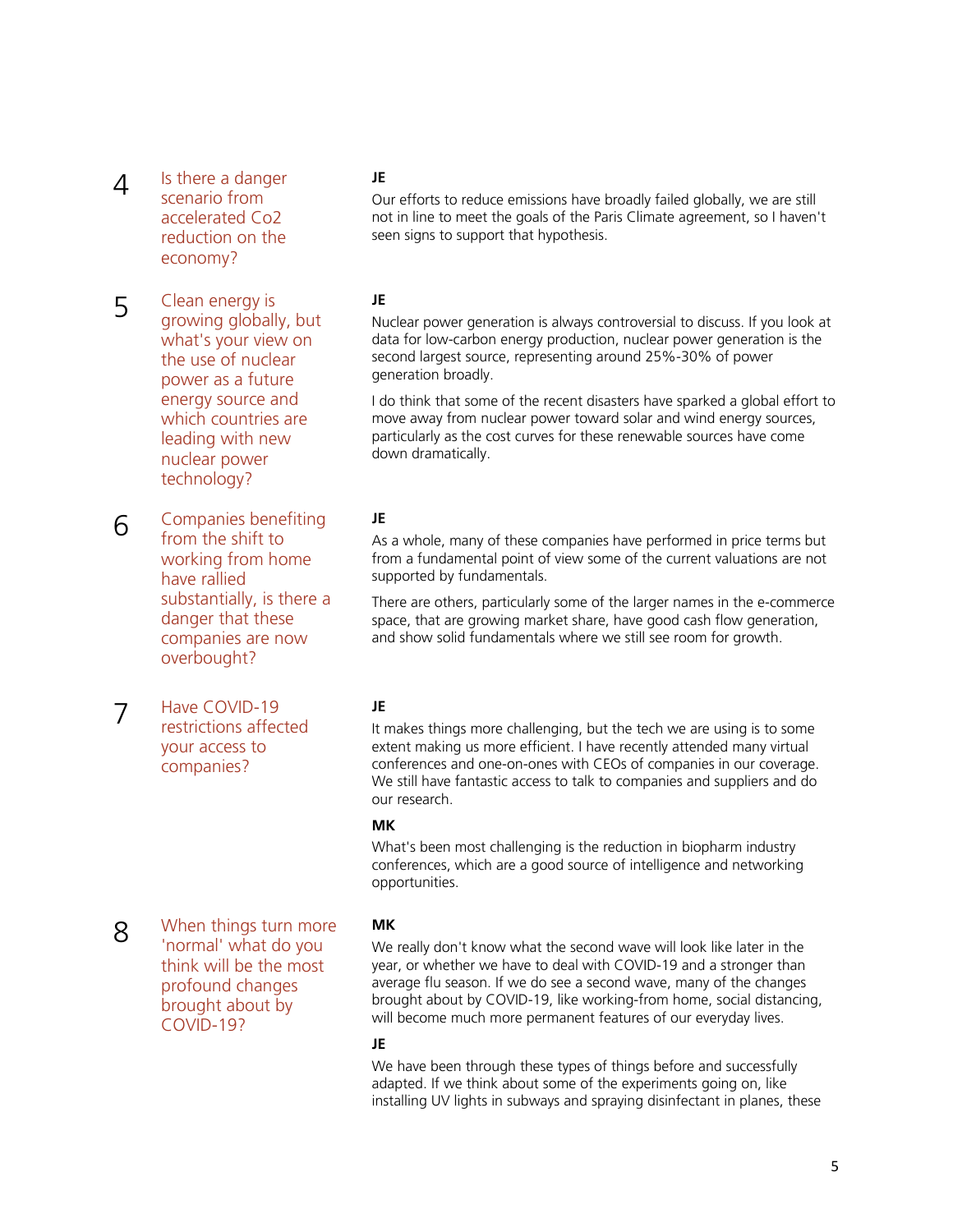will become part of everyday life.

In sum, I don't think we should underestimate our abilities as a society to both adapt and innovate. We are already seeing marked changes in everyday behavior which will be long-lasting and, from an investment point of view, that will create many interesting opportunities.